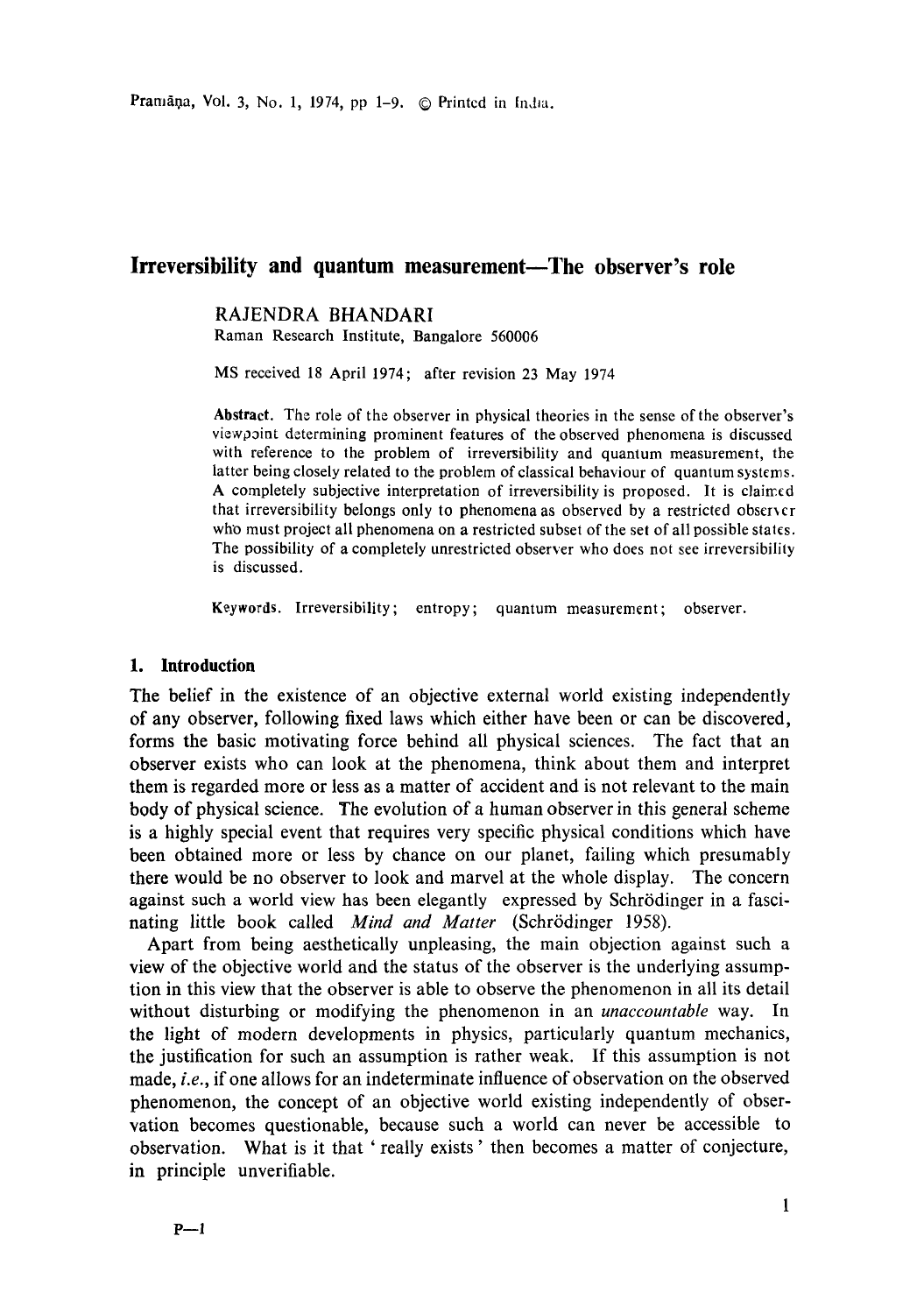# *2 Rajendra Bhandari*

One obvious reason why an observer must have an influence on the phenomenon as it is observed is a finite characteristic time-scale associated with the observer's sensory apparatus. Any phenomenon taking place over time scales short compared to the characteristic time scale of the observer's perception must be perceived in the form of an average over such time scales resulting in an inevitable loss of detail, possibly in an indeterminate manner. This could result in the appearance of new features in the observed phenomenon, not present in the actual phenomenon.

In section 2 we discuss the problem of irreversibility in classical and in quantum mechanics. In section 3 the problem of classical behaviour and the related problem of measurement in quantum mechanics is discussed. It is intended to show that a complete solution of these problems inevitably involves the role of the observer in the above mentioned sense. The special status of the electromagnetic field as a link between phenomena involving massive particles and their observation is briefly discussed. Finally in section 4 we raise some plausible conjectures regarding the solution to the philosophical dilemma mentioned in the beginning. The purpose of this paper is by no means to provide final answers but to stimulate thought and discussion along the lines suggested in the paper.

#### **2. The problem of irreversibility**

The problem we are concerned with is the following: We see irreversible phenomena all around us—by which is meant phenomena that are never seen taking place in the reverse order. If we take a motion picture of any sufficiently complex phenomenon, for example a dish falling from a person's hands and breaking into pieces or a piece of wood catching fire and burning to ashes and run it backwards, the phenomenon seen in the reverse movie is never observed in nature. It is our experience with such phenomena which include life processes like ageing and death that gives us our notion of a unidirectional time flowing from past to future. We express this unidirectionality of large scale phenomena in the second law of thermodynamics by saying that a physical quantity called entropy always increases in large-scale phenomena. The problem arises when we assume that phenomena on the macroscopic level where we find irreversible behaviour can be derived in terms of more elementary phenomena involving elementary particles or atoms and their interactions. It is recognized that each of these elementary phenomena\* is perfectly reversible. In other words if we take a motion picture of any of these elementary phenomena, for example of a collision between two atoms, and run it backwards, the phenomenon seen in the reverse movie is also seen in nature equally often. The problem then is, how do we explain irreversible phenomena on a large scale, that are supposed to be derivable from a large number of perfectly reversible elementary phenomena ? More exactly, how can we derive the increase in entropy of a system with time by applying microscopic laws of time evolution to the state of a system given at some initial instant of time  $t_0$ , when these laws do not show any preference for a given direction of time. This is an old problem in statistical mechanics and has been a subject of much discussion since the days of Boltzmann whose famous 'H-theorem' proved that for a gas not in thermal equilibrium, a function  $H$  exists that increases with every collision among the

Except perhaps weak interactions; we assume, however, that weak interactions are not relevant for irreversible behaviour of objects of our familiar experience like burning of wood.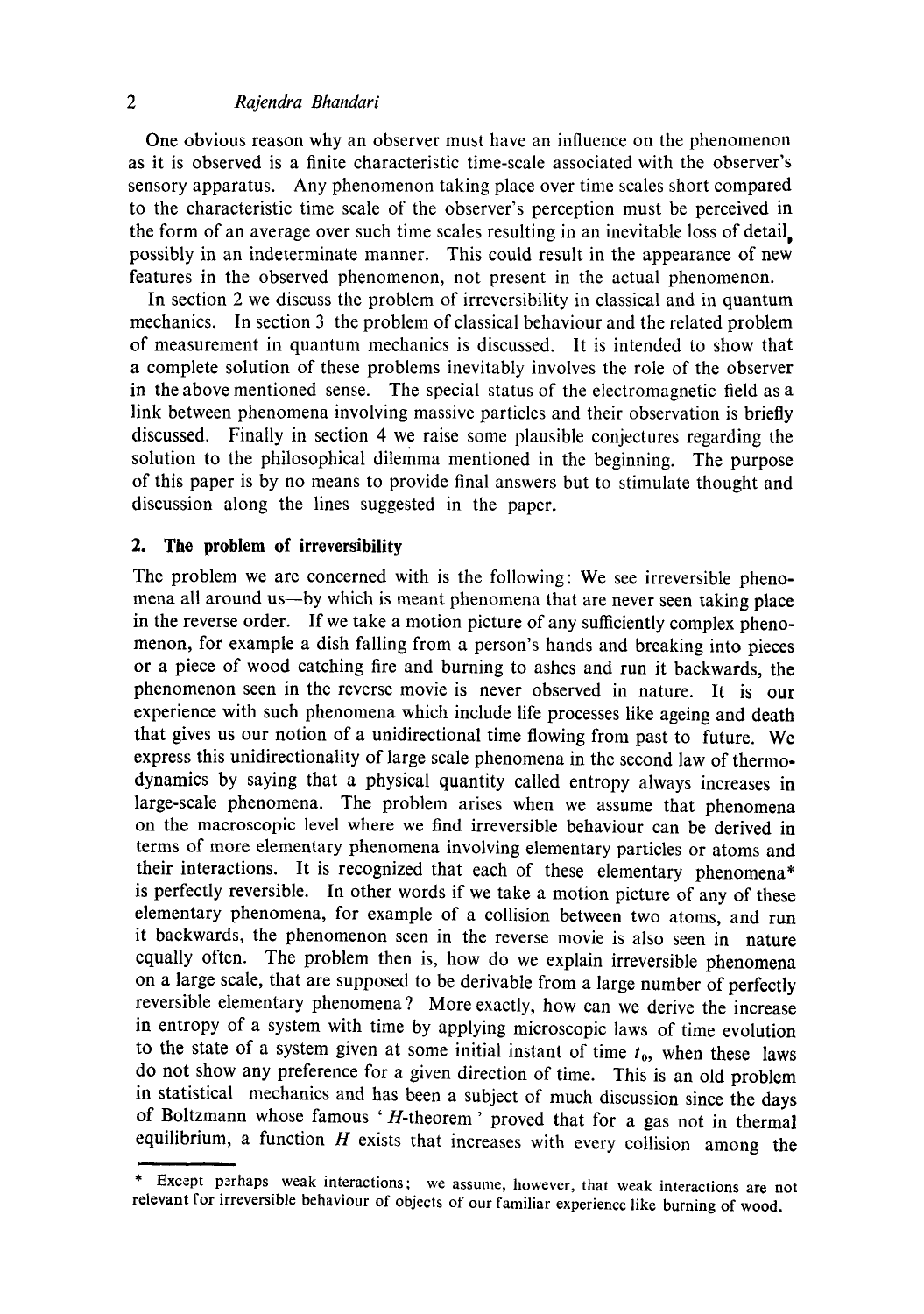atoms of the gas. It is well recognized, however, that Boltzmann's derivation of the H-theorem cannot be considered as a derivation of irreversibility from dynamics alone, since there is always a statistical assumption involved at some stage of the derivation involving averaging over macroscopic time scales and distances which has the character of' destroying correlations ' between individual molecular motions (Rosenfeld 1972).

Let us consider the familiar example of a perfect gas initially confined to one half of the volume of a container by a removable partition, the other half being vacuum. Let us assume that the container is completely isolated from the environment. At some instant  $t_0$  the partition is removed and the gas expands, eventually filling the entire volume. This is a typical example of an irreversible process and we immediately say the entropy of the gas increases in the process. In fact the concept of entropy would be of little use if it did not increase in this process. The question we wish to discuss is, whether this increase in entropy with time can be derived without any explicit or implicit reference to the abilities of the observer who observes it as an irreversible phenomenon. In statistical mechanics, the entropy of a system is defined as

$$
S = -k \sum_i P_i \ln P_i \tag{1}
$$

where  $P_t$  is the probability that the system is in its *i*-th microstate. These probabilities are determined by the macroscopic information available about the system. For example, when it is known that the gas is contained in one half of the container,  $P_4 = 0$  for all states in which there is gas in the other half. At thermal equilibrium, one makes the additional assumption that all microstates that are consistent with available macroscopic information about the system are equally probable, so that in our example of the gas contained in one half of the container, the entropy for  $t < t_0$  is given by

$$
S = k \ln W \tag{2}
$$

where  $W$  is the number of microstates the system can be in, given the volume, temperature and quantity of the gas. It should be noted that a subjective element is already present in this definition of the entropy since it refers to available information about the system which is limited by the fact that an observer is able to make only macroscopic measurements on the system so that we can treat only macroscopic parameters like temperature, pressure, volume, magnetization, etc., as given information. If the states of the gas are described in terms of classical mechanics, W is replaced by a patch of volume  $\Omega$  in a 6N dimensional phase space (configuration space) where  $N$  is the number of molecules.

Now, according to Liouville's theorem in classical mechanics, for a completely isolated system or in fact for any system whose Hamiltonian structure is preserved in time the total volume of the patch in phase space remains constant as the system evolves with time according to Hamiltonian dynamics. The shape of the volume, however, changes with time and becomes more and more complicated as time goes on. Liouville's theorem has an exact analogue in quantum mechanics. The entropy S defined by eq. (1) or eq. (2) can, therefore, not increase with time as a result of pure dynamical evolution, whether classical or quantum mechanical. There is nothing mysterious in this. The system is in one out of  $W$  states at the beginning and we know what happens to each of the  $W$  states at all later times. Hence the system must always remain in one out of  $W$  known states. In other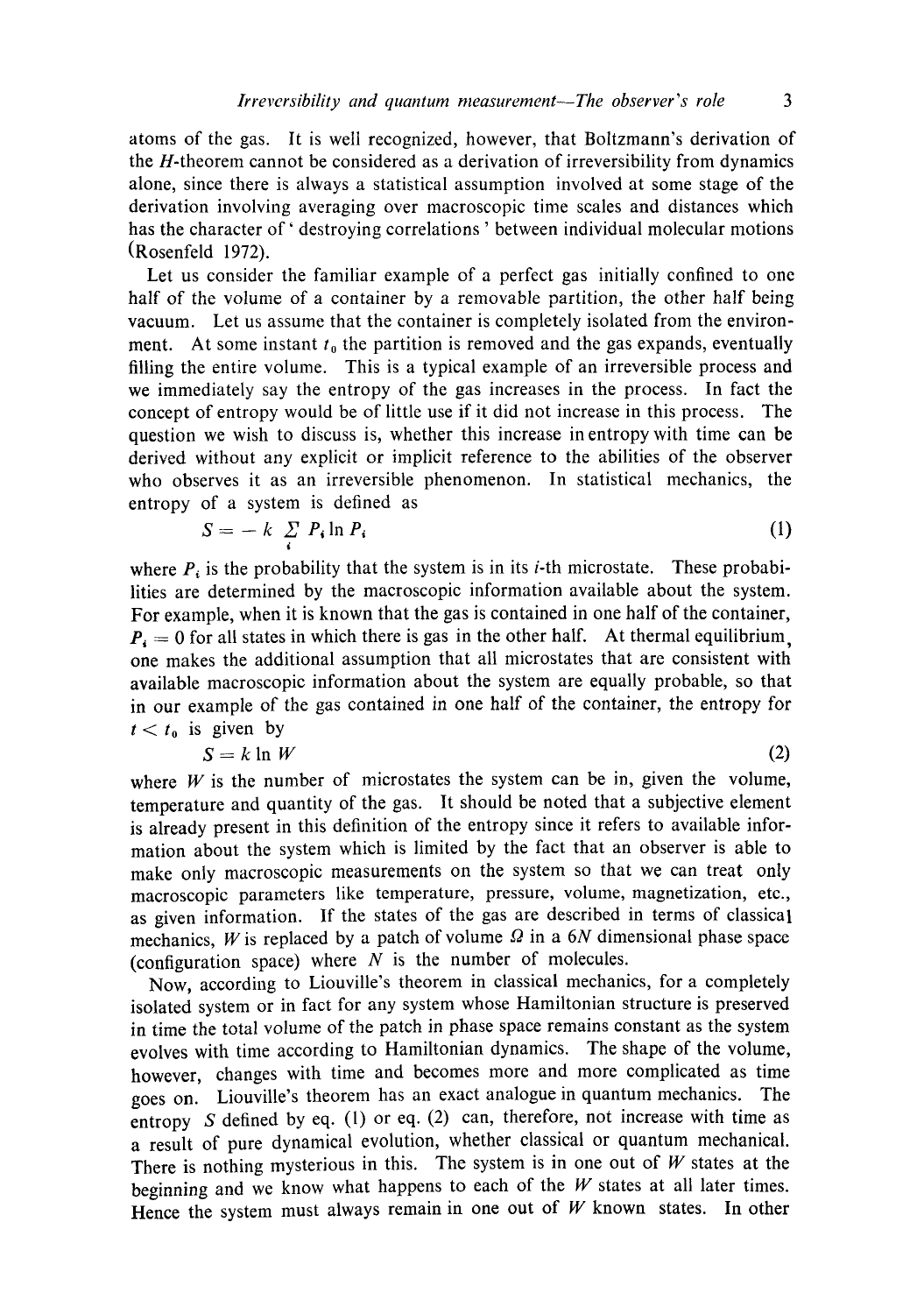## *4 Rajendra Bhandari*

words, our ignorance about the system cannot increase if we knew the exact time evolution of each of the states the system could be in. Something in addition to Hamiltonian dynamics must be introduced if  $S$  is to increase. In order to do this, we have to realize that our assumption that the exact time evolution of each of the microstates can be followed is not consistent with the way in which S was defined in the beginning. S was defined as a measure of our ignorance about the system determined by the fact that we are able to make only macroscopic measurements on the system. In talking about the time evolution of entropy, we should be consistent with this definition at each stage of the time evolution. Our macroscopic measurements are not able to keep track of individual molecular motions. Stated another way, when the patch of volume  $\Omega$  in phase space becomes too ' filamentary', our measurements cannot keep track of the exact shape of the volume. At this point, it is wrong to consider  $\Omega$  or W as a measure of entropy of the system. Instead, one must divide the phase space into macroscopically distinguishable cells whose size is determined by the nature of the experiment and smear whatever part of the original volume  $\Omega$  falls inside a given cell uniformly over the whole cell. The entropy should then be written as

$$
\bar{S} = \sum_{n} W_{n} P_{n} \ln P_{n} \tag{3}
$$

where *n* labels the macroscopically distinguishable cell in phase space,  $W_n$  is the total number of states in the *n*-th cell and  $P_n$  is the *a priori* probability of any microstate belonging to the n-th cell, all of them assumed to be equal. If a fraction  $f_n$  of the original phase volume or the original number of states W falls within the *n*-th cell at the instant considered, then

$$
P_n = \frac{f_n}{W_n} \tag{4}
$$

This coarse-grained entropy will increase with time and will assume a maximum value when all  $P_n$  become equal, *i.e.*, when the original volume becomes so thready that it looks as if it is uniformly smeared over the whole of the newly available phase space. The entropy increase is, therefore, a result of coarse-graining\* and coarse-graining is necessary because of the observer's inability to make other than macroscopic measurements, *i.e.,* because of the observer's inability to keep track of detailed molecular motions. Putting it in a different language, entropy increase results when we 'project' the phenomenon taking place in an exact microstate on to a set of macroscopically distinguishable states and find that in a given microstate, some macroscopic states like those of uniform density are much more probable than others corresponding to non-uniform density. A microscopic observer capable of following all molecular motions would not have to perform this coarse-grain averaging and for such an observer, there is no entropy increase. Does it mean gases don't expand for such an observer? The answer is, such an observer does not have the same attitude towards phenomena. We see the phenomenon as expansion of gas because of our macroscopic viewpoint, *i.e.,* because of our inability to follow detailed molecular motions. A microscopic observer does not adopt this viewpoint. For him, all microstates have the same significance. He does not treat the microstates corresponding to all the gas collected in one half

<sup>\*</sup> The idea of a coarse-grained entropy was first introduced by Ehrenfcst.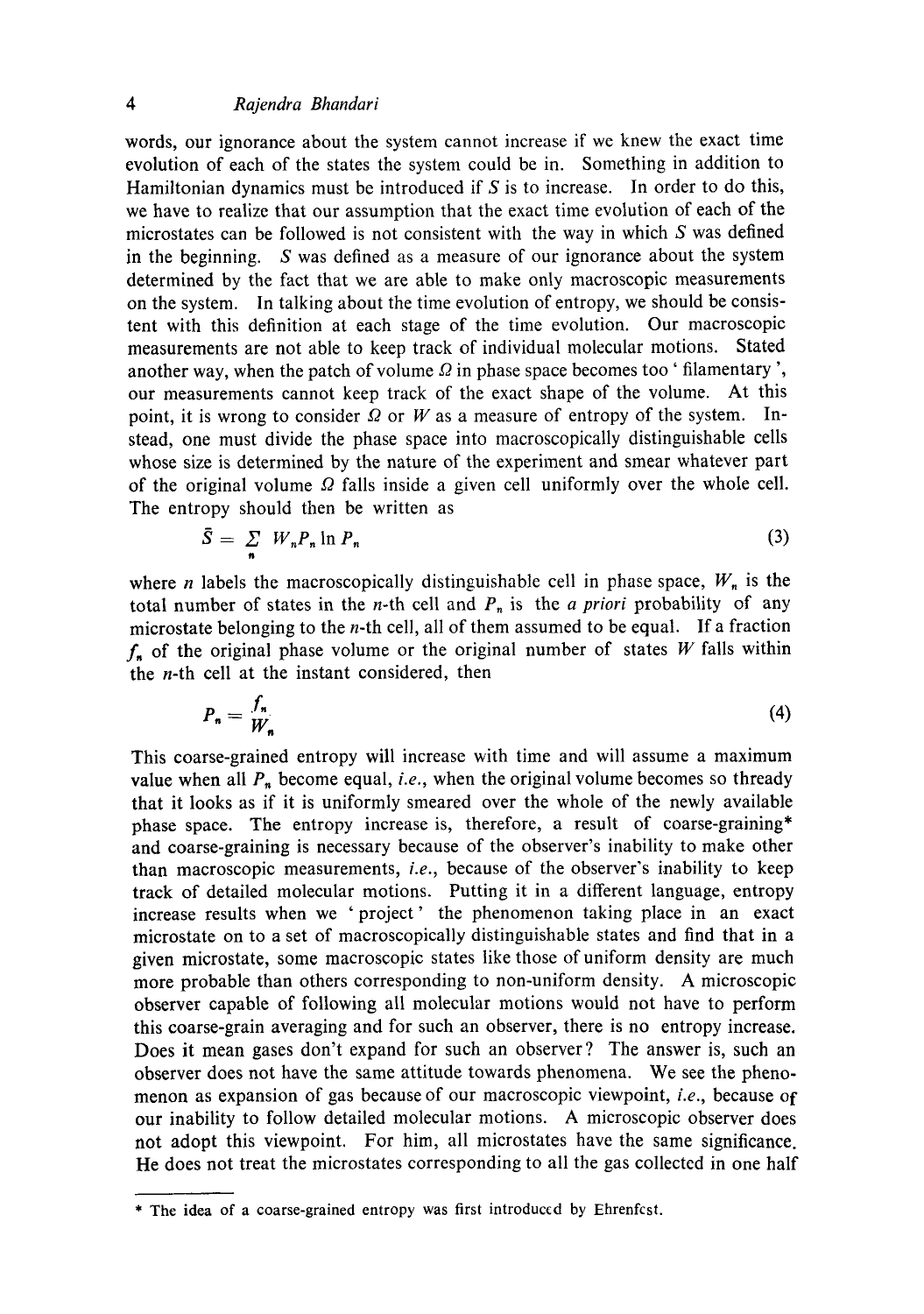of the vessel as ' qualitatively different' states from those corresponding to uniform density all over the vessel. He does not see the spreading of gas as an irreversible phenomenon. For him, the gas goes through a succession of equally significant microstates. There need be no contradiction in the entropy increasing for a macroscopic observer and not increasing for a microscopic observer if we realize that entropy is not a property of the physical system, but a property of the perspective we have towards the system. Isn't the microscopic observer then able to violate the second law of thermodynamics ? The answer is, if we argue consistently from the point of view of the microscopic observer, there is no second law of thermodynamics for him. So the question of violation does not ariset. This statement is, however, made with some reservation. The above discussion assumed that the atoms of the gas move classically and that a microscopic observer is able to determine the positions and velocities of all the atoms with arbitrary accuracy. It is only under these assumptions that there is no entropy increase for a microscopic observer who is able to follow all atomic motions.

If we take into account the fact that the true time evolution of atoms cannot be looked upon as a classical motion in a 3-dimensional space and that the position and velocity of an atom cannot be measured simultaneously to an arbitrary accuracy, then a microscopic observer who wishes to follow the ' motion of an atom through space' will find a continuous entropy increase even for a single atom. This entropy increase follows from the Schrödinger equation and is a result of the fact that the observer is limited to following the time evolution of an atom as motion in a 3-d space, which is not the true time evolution of the system. We can easily see why this should be so. The observer measures the position and momentum of the atom to an accuracy allowed by the uncertainty principle and prepares the atom in a wave-packet state with the spread  $\triangle p$  and  $\triangle q$  in momentum and position satisfying  $\Delta p \cdot \Delta q \sim h^3$ . An observer following the motion of the atom in classical space-time will represent the state of the electron by a patch of volume  $\triangle p \cdot \triangle q$  on a 6-dimensional phase space. It can be shown that when such a state of the atom evolves with time according to the Schrödinger equation, this product in general increases. This is the well-known phenomenon of spreading of wave-packets. See for example discussion in (Merzbacher 1961). The patch of volume  $\wedge p \cdot \wedge q$  on the classical 6-dimensional phase space of the particle, which is a measure of the entropy as measured by such an observer, therefore, increases with time:. Once again this entropy increase is a result of the fact that the observer is unable to follow the true time evolution of the system because of his being limited to a classical space-time description. We now need a superobserver who is not so limited and who is sensitive to the actual quantum evolution of the system. It is implied in this statement that the limitations of the uncertainty principle, namely the impossibility of exact specification of the state of a system, are not absolute but can be transcended. It is not implied, however, that these limitations can be transcended by introducing hidden variables in a classical 3-d

t Briltouin's 'exercising of Maxwell's Demon' (Brillouin 1951, 1960) is not applicable here, as Brillouin's argument involves assumption of a randomness in the measuring device even for the demon. This is not true of the microscopic observer under discussion.

<sup>&</sup>lt;sup>t</sup> In some very special states, the uncertainty product may decrease for some time but the final result is always an increase.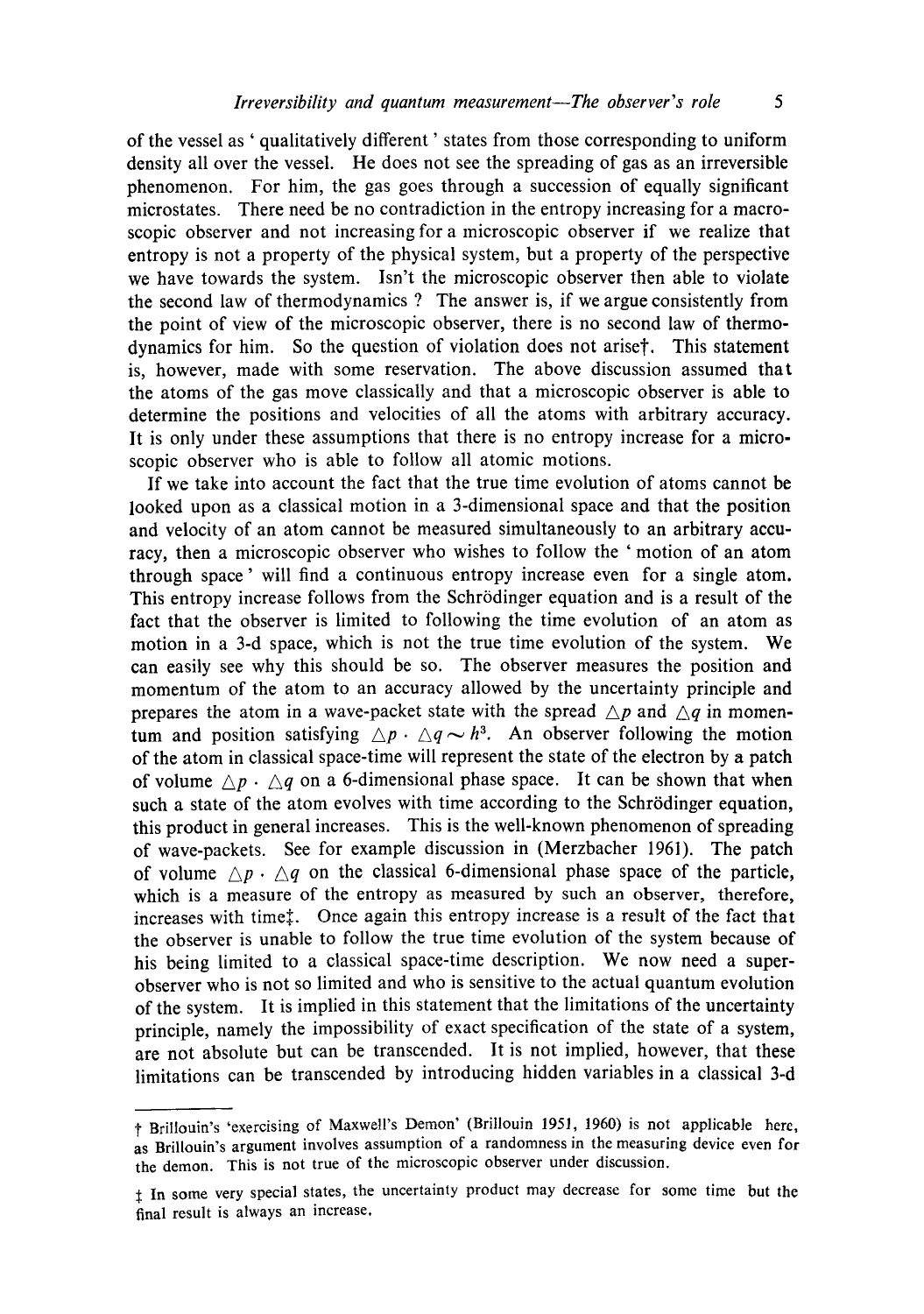### *6 Rajendra Bhandari*

space. What is probably required is transcending the concept of objects moving in a three-dimensional space. Such a superobserver will not see irreversible behaviour, provided these concepts are final. The author strongly suspects that this ideal observer has to transcend *all* concepts, before he can see complete lack of irreversibility.

### **3. The problem of classical behaviour**

In quantum mechanics the problem of the observer determining prominent features of the observed phenomena because of his limited viewpoint becomes much more transparent when we consider the problem of 'deriving' classical behaviour of macroscopic objects of everyday experience from the laws of quantum mechanics. It is a commonplace belief that the laws of quantum mechanics go over to those of classical mechanics in the limit of large quantum numbers. The truth, however is that the laws of quantum mechanics only 'allow' for classical behaviour in this limit and do not by themselves determine classical behaviour. Something in addition to quantum laws is necessary to ' explain' classical behaviour of macroscopic objects. The problem of measurement in quantum mechanics is closely related to this fact.

Let us be a bit more precise about what we mean by classical behaviour. The minimum requirements for classical behaviour are, objects having well-defined positions in a three-dimensional space at every instant and fields having a well defined value at every point in this three-dimensional space at each instant. The complications due to special relativity are not important for our discussion so that we can restrict ourselves to one given frame of reference. By well-defined positions and values of the fields, we mean those quantities within the limit of experimental accuracy. We know that these properties are very well satisfied by all phenomena on our scale of perception and any phenomenon that does not satisfy these requirements is never perceived by us directly. It must be perceived by means of an, apparatus that does behave according to these requirements. We know that quantum systems like atoms and electrons do not satisfy these requirements in their behaviour. They behave neither like objects having well-defined positions at each instant, nor like fields having a well-defined value at each point of space, at each instant. An electron in a momentum eigenstate for example cannot be described as an object having a well-defined position. We therefore need a macroscopic apparatus in order to observe an electron.

The problem, however, is that macroscopic objects and measuring apparatuses are made up of atoms and electrons and are presumably supposed to obey the laws of quantum mechanics. If this is so, there must also exist states of **these**  objects that do not satisfy the above requirements for classical behaviour. We shall call them ' non-classical ' states. An example of a non-classical state of a table would be a state in which it is in a superposition of two states, in one of which the table is in one corner of the room and in the other in another corner. A state of the pointer of a measuring instrument which is a superposition of states in which the pointer points to two different regions of the dial is another example of a non-classical state. These states are allowed by all principles of quantum mechanics, yet the exclusion of such states is necessary in order to have classical behaviour and in order to have measuring instruments in the usual sense of the term.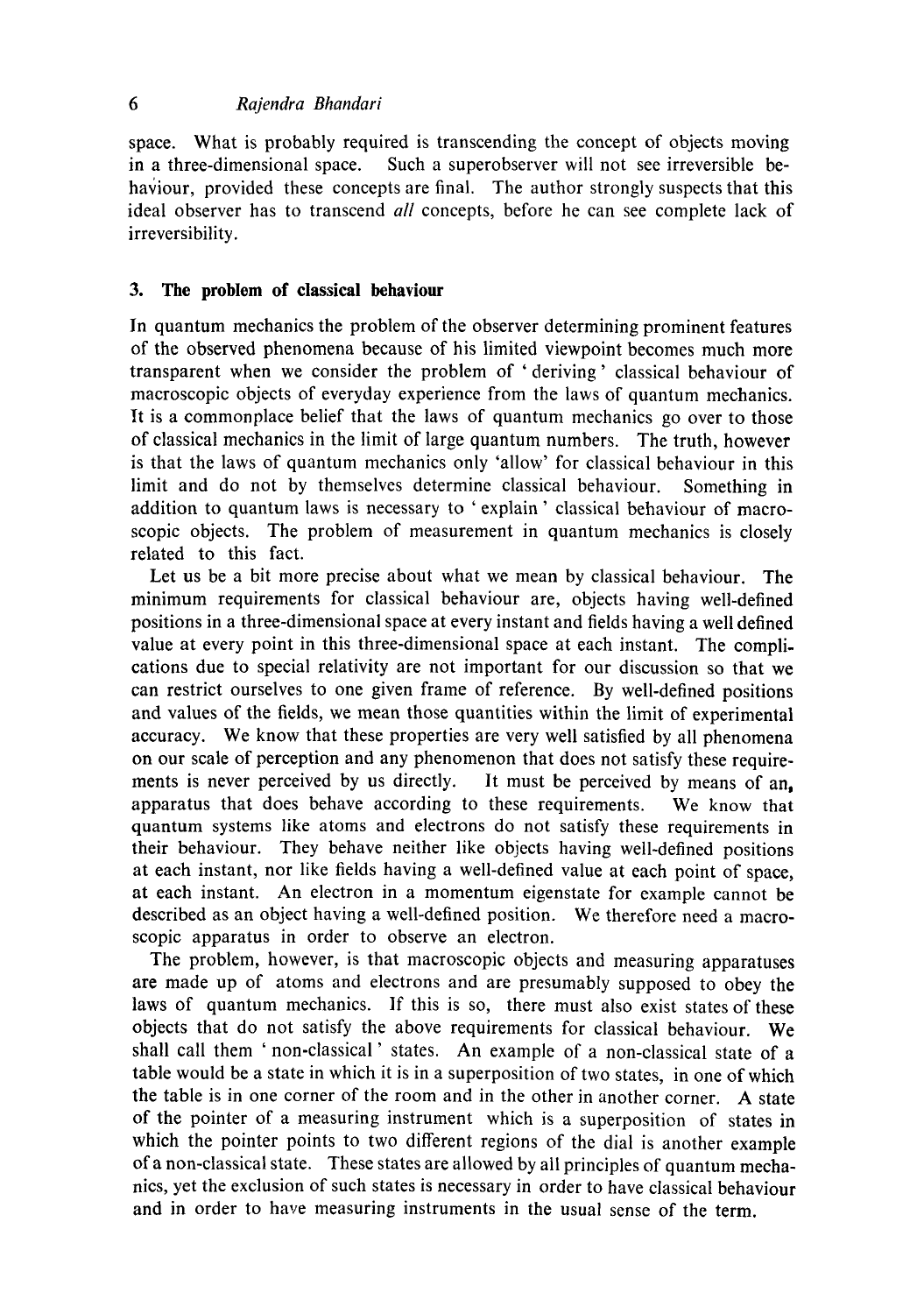How is this exclusion of a large infinity of allowed states of macroscopic objects from the class of observable states to be explained ? One point of view holds that macroscopic objects should never be treated as isolated objects. This is due to the fact that their energy levels are so closely spaced that the smallest interaction with the environment can give rise to off-diagonal matrix elements between their stationary states. The interaction with the environment is then said to be responsible for these objects being always found in classical states which are in fact nonstationary states. This, however, does not solve the problem. The reason is that the environment has to be in a classical state in order that interaction of an object with the environment can result in a classical state of the object. For example a ferromagnet with a large total spin  $S = N$  can be in any arbitrary superposition of  $(2N + 1)$  degenerate states corresponding to  $S_t = N$ ,  $N-1$ ,  $\cdots - N$ . But for a sufficiently large  $N$ , any small magnetic field  $H$  in the z-direction can select the classical state  $S<sub>z</sub> = N$ . A real magnet is always found in such a state corresponding to some direction  $z$  and never in an arbitrary superposition of these states. It is important, however, that the magnetic field should be in a classical state before it can ' pin-down ' the magnet. One could argue that the field is produced by a classical current source but then we must explain the classical states of the current source. One could continue in this way and include the entire universe, but the problem still remains. Eventually we have to explain the classical states of the entire observed universe. The final solution can only lie in the observer who observes the universe selecting the classical states out of all possible states.

There is no escape from the conclusion that when an observation is made on a macroscopic system which is not in a classical state, the observer must force the system into one of the classical states. The exact state into which the system is forced is indeterminate, the probabilities for various states alone being determined by the original state. This is commonly known as the ' collapse of the wave-function ' or ' wave-reduction '. Such non-classical states of macroscopic instruments must be produced in any measurement interaction between a measuring instrument and a quantum system which is not in an eigenstate of the observable the instrument is designed to measure (d'Espagnat 1971). The wave collapse must therefore be associated with every observation on a general state of a quantum system.

It is worth emphasizing at this point the important role played by the electromagnetic field in bringing about the wave-reduction (Chew 1971). The final instrument on which the observer makes the observation is always the electromagnetic field. At the end of the chain of physical processes leading to the complete observation is the entry of an electromagnetic signal into the observer's brain. This signal would also in general be a non-classical state of the electromagnetic field. Before the measurement is complete, however, the signal must be interpreted. The phenomenon of wave reduction could well be associated with this stage of interpretation where the observer's concepts limit the possible interpretations. The limitations of the observer's mind, namely the necessity of interpreting every signal in terms of a fixed set of concepts, then appears to be the cause of the wave-reduction and of the inability to make other than classical measurements.

The phenomenon of wave reduction associated with observation on quantum systems also introduces irreversibility in their observed behaviour. This is due to the fact that there is a contingent or indeterminate element involved in the process.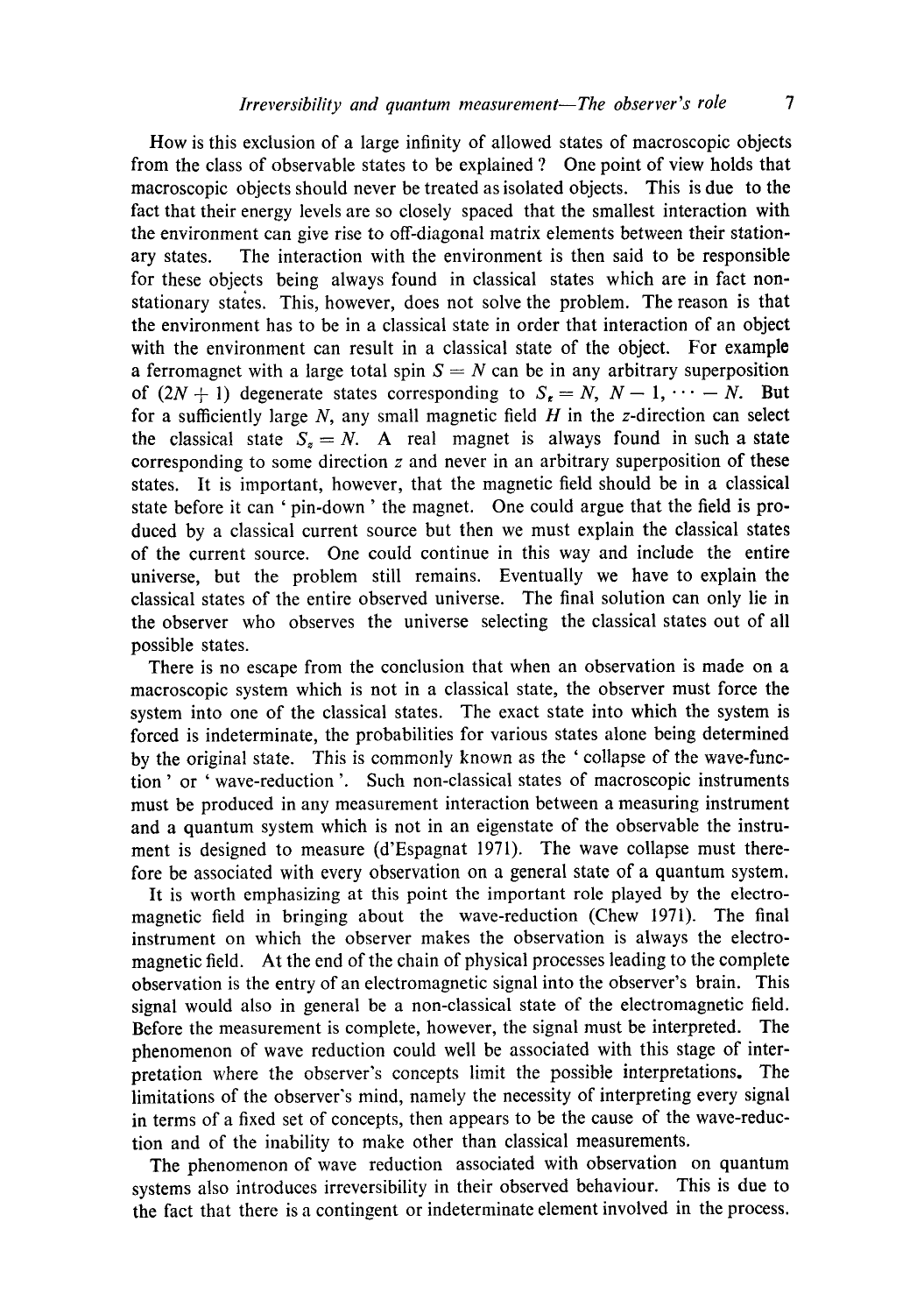The exact state to which the system collapses is determined by chance; hence the process cannot be reversed. Another way of looking at it is the following: Let a quantum system be prepared in a state given by

$$
\psi = C_1 \psi_1 + C_2 \psi_2 \tag{5}
$$

where  $\psi_1$  and  $\psi_2$  are eigenstates of an observable O. Let the system be made to interact with an apparatus designed to measure  $O$ . After the measurement interaction, but before the apparatus is read, the system can, for all pradtical purposes, be described by a density matrix which is diagonal in the basis of  $\psi_1$  and  $\psi_2$  and has  $|C_1|^2$  and  $|C_2|^2$  as the diagonal elements. This density matrix would give the same results for all measurements made on the *system alone* as the true wavefunction of the (system  $+$  apparatus) would give. It can be easily shown that the entropy of the system as determined by the diagonal density matrix is larger than the entropy of the system given by the pure state which is zero (Zeh 1971). This increase is a result of loss of information on the relative phase of  $C_1$  and  $C_2$ which cannot be determined after the measurement interaction as long as we are restricted to making macroscopic measurements on the apparatus.

The important point we wish to emphasize is that the wave-reduction and the consequent irreversibility associated with observation are results of the fact that the observer is restricted to observing a small subset of all the possible states in the Hilbert space, so that he must project all phenomena on this subset of states. Consequently, the observer must miss some detail in the phenomena. Our claim is that irreversibility belongs only to such a class of restricted observers, in other words, to the projected phenomena and not to the actual phenomena which are accessible to observation only by a completely unrestricted observer. It should be pointed out that the Hilbert space consisting of states with a definite number of particles is itself a restricted one and our ideal observer must transcend this restriction also.

### **4. Discussion**

The general picture that emerges from the discussion in the preceding sections can be summarized as follows:

- (a) Physical science deals with the universe as observed by an observer.
- (b) A finite observer who is limited to observing only a restricted class of states of the universe because of the fact that he is able to ask only a restricted class of questions about the universe determined by **his**  concepts, language, etc., is never able to 'see' the universe as it is. He must inevitably introduce features in the observed universe that are not present in the unobserved universe.
- (c) An important feature that is introduced by the observer in the observed universe is irreversibility, which is absent in the unobserved universe; the latter is accessible only to a completely unrestricted observer.

There are several questions that are raised by this general picture. The most important one is, *why* are we restricted observers ? It is the opinion of the author that this question cannot be answered by a restricted observer. The next question is whether there is any hope that we can be anything but a class of restricted observers ? On this question, the author's stand is that since there is nothing in principle